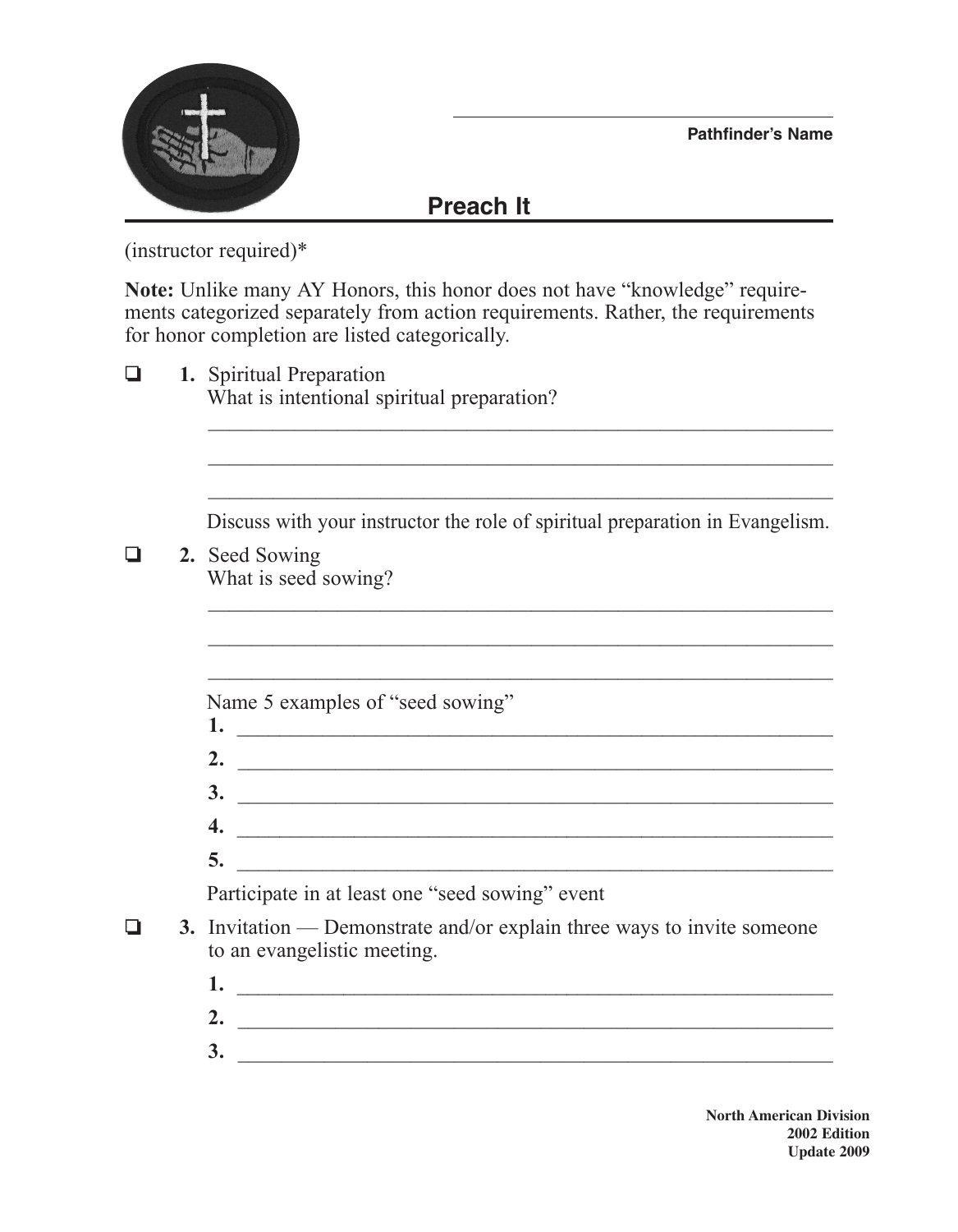- ❏ **4.** Understand a Budget
	- **1.** Develop a budget with the Pastor or your evangelistic team leader
	- **2.** Know how much money you have to work with and how to a djust your planning based on your budget
	- **3.** Unless it is already available at your venue, find out the costs of: Equipment Printed materials Mailing and postage costs Advertising TV Radio announcements Building rent

 $\mathcal{L}_\text{max}$  , and the contract of the contract of the contract of the contract of the contract of the contract of the contract of the contract of the contract of the contract of the contract of the contract of the contr

 $\mathcal{L}_\text{max}$  , and the contract of the contract of the contract of the contract of the contract of the contract of the contract of the contract of the contract of the contract of the contract of the contract of the contr

 $\mathcal{L}_\text{max}$  , and the contract of the contract of the contract of the contract of the contract of the contract of the contract of the contract of the contract of the contract of the contract of the contract of the contr

 $\mathcal{L}_\text{max}$  and the contract of the contract of the contract of the contract of the contract of the contract of

❏ **5.** Know the law/code regarding holding public meetings in your area.

❏ **6.** Equipment Knowledge List, describe the use of, and specialized care for the equipment needed in a media based evangelistic series, such as the following: Projector: Know proper care of equipment, How to protect from dust (especially in 3rd world countries), Demonstrate ability to properly connect to computer and operate.  $\mathcal{L}_\text{max}$  and the contract of the contract of the contract of the contract of the contract of the contract of

Computer:

Know proper care (protection from dust etc.)

Demonstrate ability to hook up and use with projector.

Understand the program for using a "split screen"

Be familiar with the various plug adapters for use in other countries Power Inverter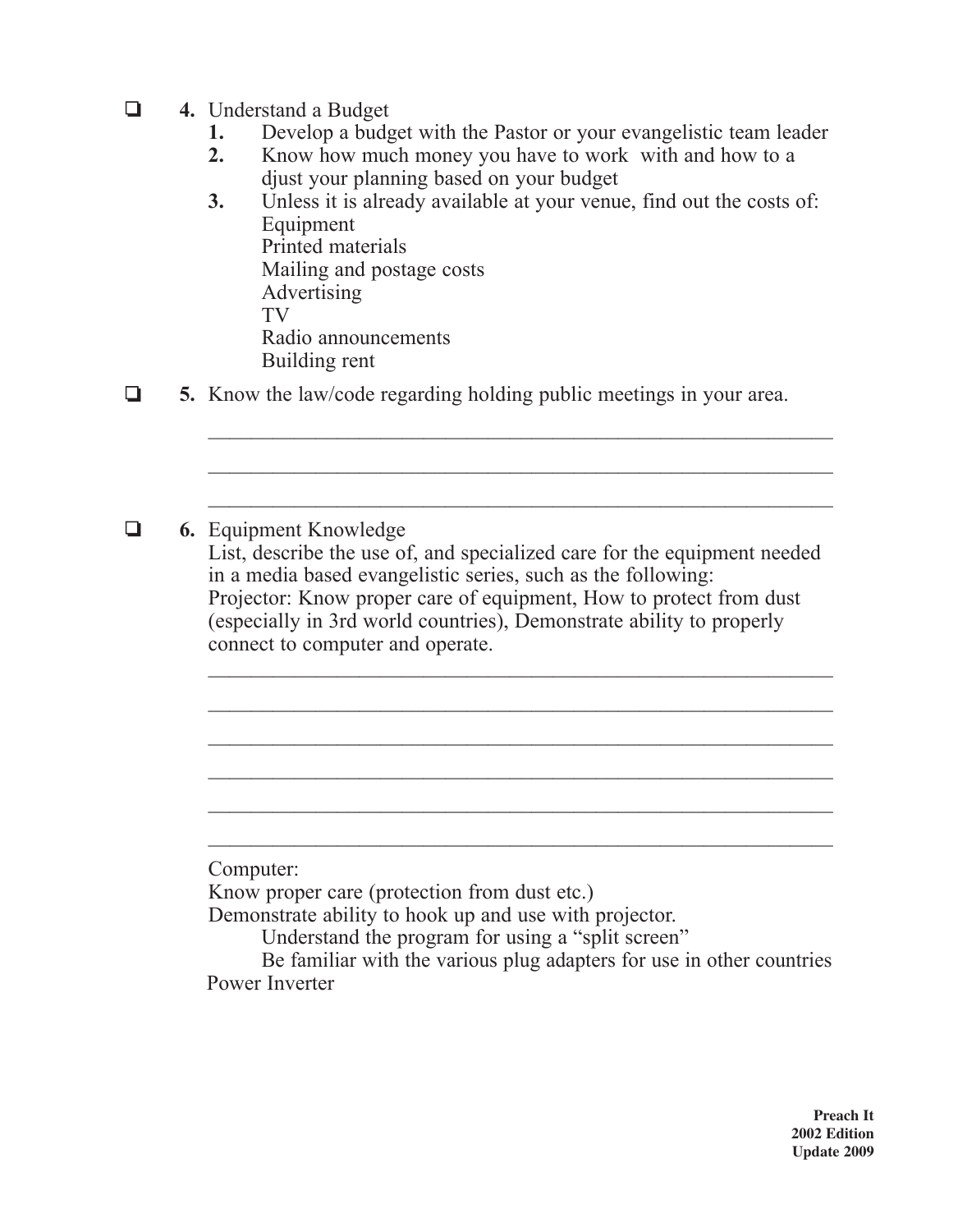|   | 7. Sermon Preperation — Using Media type split screen computer<br>evangelist sermons:<br>Demonstrate ability to edit<br>1.<br>2.<br>Use the "1st time translation sheet" and learn spacing<br>3.<br>Work with a translator*<br>$\overline{4}$ .<br>Practice the sermon 3-5 times out loud with a translator*<br>5.<br>Work with your instructor for advice and input to improve your<br>presentation. |
|---|-------------------------------------------------------------------------------------------------------------------------------------------------------------------------------------------------------------------------------------------------------------------------------------------------------------------------------------------------------------------------------------------------------|
|   | 8. Getting Decisions — Alater Calls<br>What is an altar call?                                                                                                                                                                                                                                                                                                                                         |
|   | What are some key ingredients of an altar call?                                                                                                                                                                                                                                                                                                                                                       |
| ❏ | 9. Present a five minute sermon you have edited<br><b>10.</b> Evangelist Meeting Follow-up                                                                                                                                                                                                                                                                                                            |
|   | What does the term Disciple mean?                                                                                                                                                                                                                                                                                                                                                                     |
|   | What was Christ method of discipling?                                                                                                                                                                                                                                                                                                                                                                 |
|   | Name five things a church can do to disciple a new believer.                                                                                                                                                                                                                                                                                                                                          |
|   | 2. $\overline{\phantom{a}}$                                                                                                                                                                                                                                                                                                                                                                           |
|   | $\overline{\mathbf{3.}}$                                                                                                                                                                                                                                                                                                                                                                              |
|   | 4.<br><u> Alexandria de la contrada de la contrada de la contrada de la contrada de la contrada de la contrada de la c</u>                                                                                                                                                                                                                                                                            |
|   | 5.                                                                                                                                                                                                                                                                                                                                                                                                    |